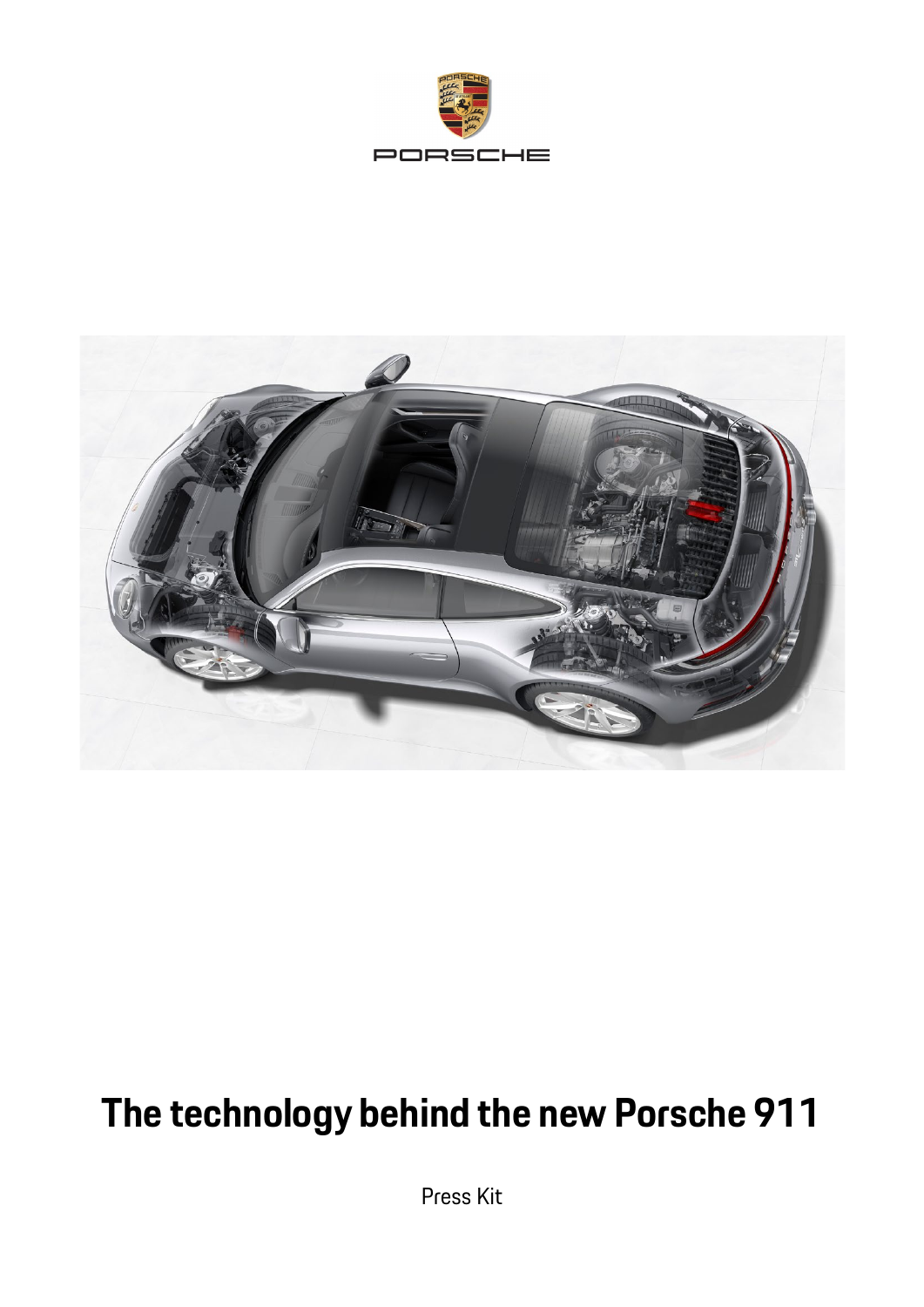# **Contents**

| New body, increased performance and expanded assistance systems           |    |
|---------------------------------------------------------------------------|----|
| The new Porsche 911                                                       | 3  |
| Engine and drivetrain                                                     |    |
| <b>Enhanced power, greater efficiency</b>                                 | 5  |
| <b>Chassis and brakes</b>                                                 |    |
| Motor racing technology: mixed tyre diameter and width for the first time | 9  |
| Body and aerodynamics                                                     |    |
| More rigid body with even higher aluminium share                          | 13 |
| Electrics and electronics                                                 |    |
| Intelligent LED headlights for better visibility                          | 16 |

**911 Carrera S:** Fuel consumption combined 8.9 l/100 km; CO<sub>2</sub> emissions combined 205 g/km **911 Carrera 4S:** Fuel consumption combined 9.0 I/100 km; CO<sub>2</sub> emissions combined 206 g/km

The consumption and  $CO<sub>2</sub>$  emission values were determined in accordance with the new Worldwide Harmonised Light Vehicle Test Procedure (WLTP). The NEDC values derived from this should continue to be specified for the time being. These values cannot be compared to the values determined in accordance with the NEDC measuring procedure used up to now.

Further information on the official fuel consumption and official, specific  $CO<sub>2</sub>$  emissions of new passenger cars is available in the "Guidelines on fuel consumption, CO<sub>2</sub> emissions and power consumption of new passenger cars" [Leitfaden über den Kraftstoffverbrauch, die  $CO<sub>2</sub>$ -Emissionen und den Stromverbrauch neuer Personenkraftwagen], which are available free of charge from all sales outlets and from Deutsche Automobil Treuhand GmbH (DAT).

Porsche Press Kits Porsche Press Database The Porsche Newsroom Press contacts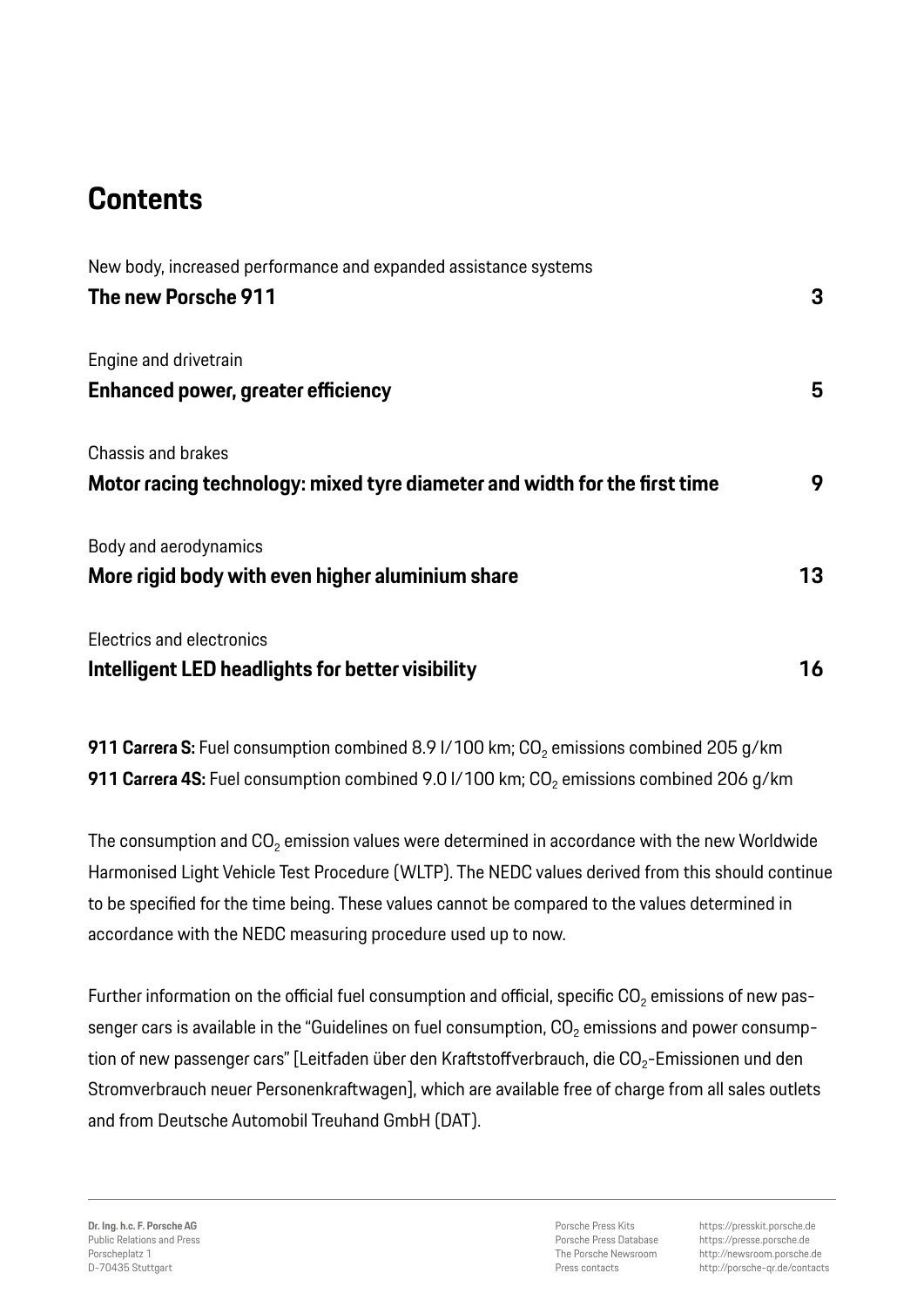#### New body, increased performance and expanded assistance systems

# **The new Porsche 911**

Wider, faster, more emotional – the Porsche 911 is entering the new generation with a host of new developments. The design and interior combine classic styling with completely new solutions. The new PASM chassis with wider track widths features wheels with different diameters on the front and rear axles for the first time. The turbocharged flat-six engine of the 911 Carrera S and 911 Carrera 4S produces 331 kW (450 PS) thanks to optimisations both within and outside the engine. This corresponds to an increase of 22 kW (30 PS). The power is delivered by a completely newly developed eight-speed dual-clutch transmission. The steering is even more direct and the brakes are also more responsive. The 911 is setting new records: a 911 Carrera S has completed the Nordschleife of the Nürburgring in just 7:25 minutes – five seconds faster than the previous model.

Both new 911s come in below the four-second mark for acceleration from zero to 100 km/h, with the 911 Carrera S taking 3.7 seconds, and the 911 Carrera 4S with all-wheel drive 3.6 seconds; each model is 0.4 seconds quicker than its predecessor. Both models are a further 0.2 seconds faster with the optional Sport Chrono Package. The fuel consumption (NEDC-correlated) of the 911 Carrera S is 8.9 l/100 km, while the 911 Carrera 4 S records this figure as 9.0 l/100 km.

The exterior design is completely new and emphasises the leap in performance for this generation of 911. In future, the rear-wheel-drive 911 Carrera S will also have the all-wheel-drive model body that is 44 mm wider at the rear. Both models are 45 mm wider at the front axle. Between the new LED headlights, a bonnet with a pronounced recess evokes the design of the first 911 generations. The almost flush integration of the electrical pop-out door handles emphasises the tapered and smooth side contour. The rear spoiler is dominated by a significantly wider rear wing and seamless, elegant light bar spanning the entire width of the vehicle. Apart from the front and rear sections, the entire outer skin is now made from aluminium.

The completely new interior is characterised by the clear and straight lines of the dashboard with recessed instruments. Alongside the central rev counter – typical for Porsche – two thin, frameless freeform displays supply information to the driver. The now 10.9-inch centre screen of the Porsche Communication Management (PCM) can be operated quickly and intuitively thanks to the new archi-

Porsche Press Kits Porsche Press Database The Porsche Newsroom Press contacts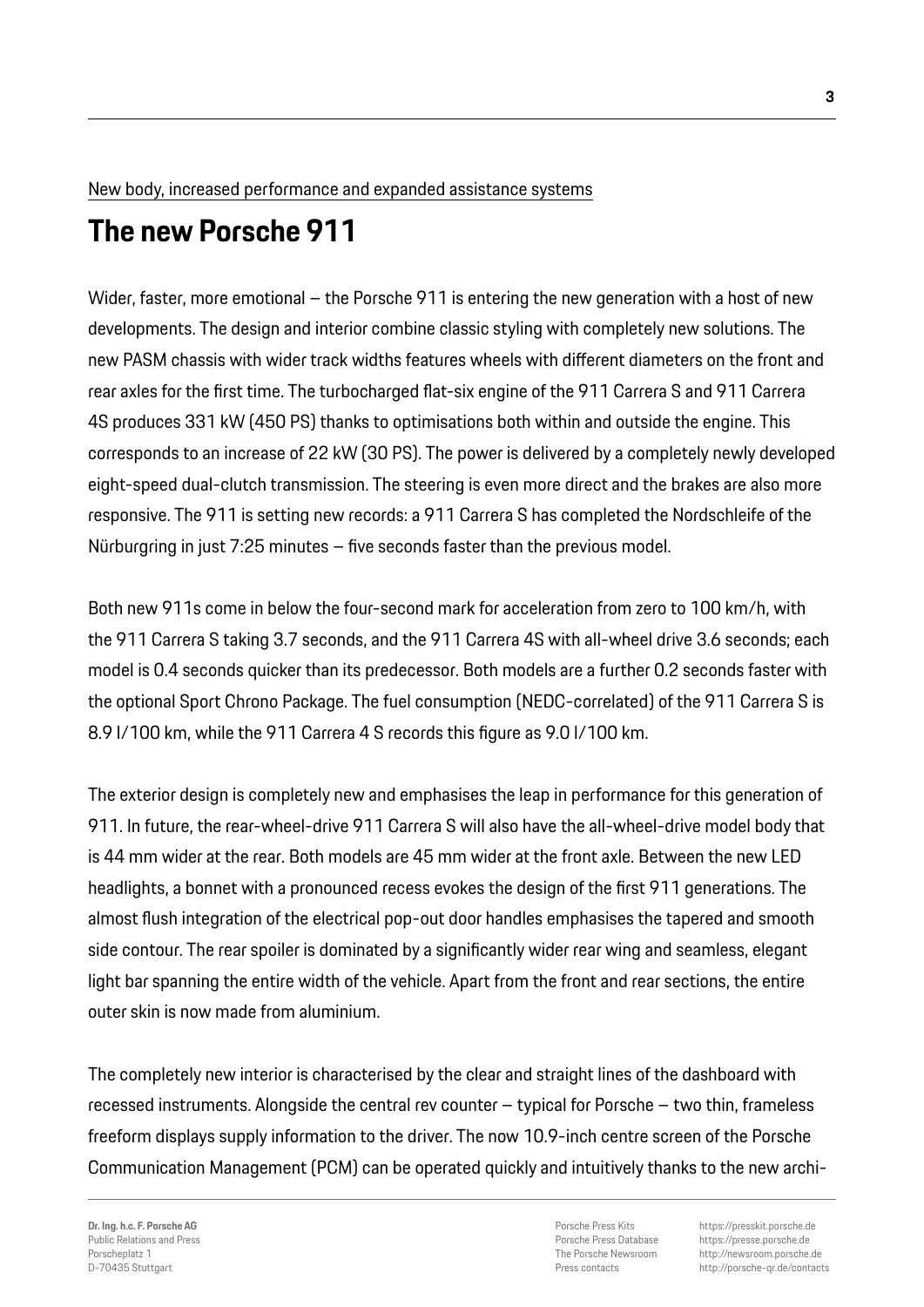tecture. In terms of digitalisation, the 911 takes the next step into the future with permanent connectivity as well as new functions and services. As standard, the PCM features online-navigation using swarm-based data and Porsche Connect Plus.

#### **New assistance systems increase safety and comfort.**

The new 911 is the first in the world to feature an innovative system for recognising significant wetness on the road, including the Wet driving programme that can be manually selected at any time. The warning and brake assist system, also fitted as standard, detects the risk of collisions with vehicles, pedestrians, and cyclists, and initiates a warning or emergency braking if necessary. Night Vision Assist with a thermal imaging camera is optionally available for the 911 for the first time. Adaptive cruise control, available on request, comprises automatic distance control with a stop-and-go function and reversible occupant protection. The optional LED matrix headlights each have 84 LEDs with individual control to ensure optimum light distribution for the relevant situation. Porsche has extended the list of comfort options to include an ioniser. This improves the quality of the air inside the vehicle, acting in combination with the standard fine dust filter.

Porsche Press Kits Porsche Press Database The Porsche Newsroom Press contacts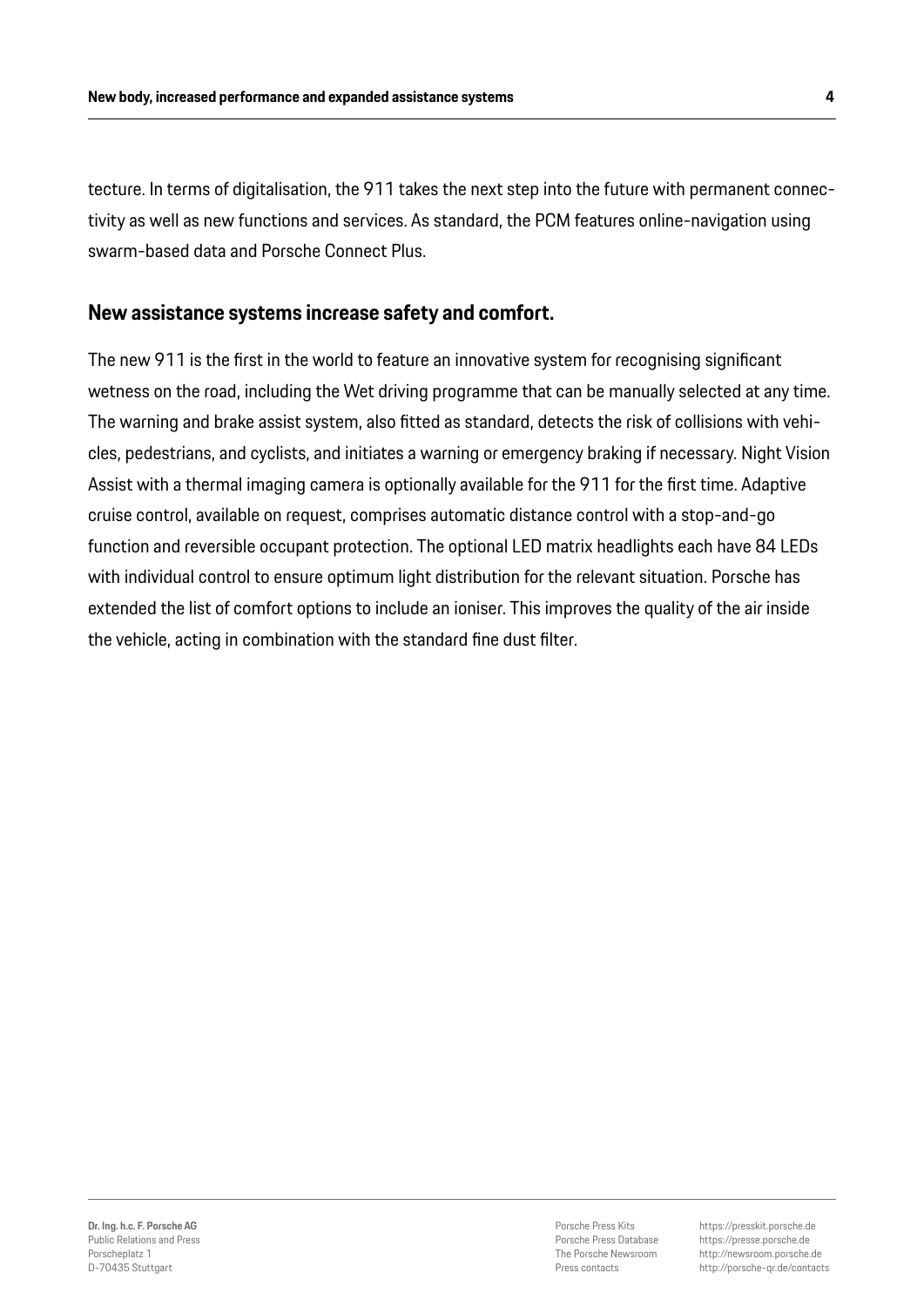#### Engine and drivetrain

# **Enhanced power, greater efficiency**

The new 911 also brings a new generation of turbocharged flat-six engines. Advanced development has been primarily focused on further enhancing performance, alongside meeting the latest emissions standards by including a gasoline particulate filter (GPF). New, larger turbochargers with symmetrical layout and electrically controlled wastegate valves, a completely redesigned charge air cooling system, increased compression, as well as the newly implemented piezo injectors combine to attain engine improvements in all relevant areas: responsiveness, power, torque characteristic, efficiency and manoeuvrability. In addition to the 22 kW (30 PS) increase in power to 331 kW (450 PS) at 6,500/ min, the engine offers 30 Nm higher torque, at 530 Nm between 2,300 rpm and 5,000 rpm.

The new six-cylinder engine features forced induction by an almost completely new intake system. Two mirrored turbochargers replace the previously used identical parts. In addition, the compressor and turbine wheels are now arranged in mirrored configuration in relation to the engine, and therefore rotate in opposite directions. The diameter of the turbine wheels has been increased by three millimetres to 48 millimetres, while the 55-millimetre compressor wheel is now four millimetres larger. Thanks to a newly developed lightweight cast manifold and the adapted turbine housings, it has been possible to improve the air flow conditions on the turbine inflow and outflow. This contributes to increasing efficiency, responsiveness, torque and power.

Control of the wastegate valves is also new. The valves are no longer adjusted by a vacuum, but electrically using stepper motors, making boost pressure control faster and more precise overall. The maximum boost pressure of the 911 Carrera S with GPF is around 1.2 bar.

# **Increased efficiency: charge air coolers now under the rear lid grille**

Further downstream in the intake section, compressed air flows through the two newly positioned charge air coolers, which were previously installed in the location of the air filter – they have now swapped places. Instead of being located at the sides in the rear wings, the charge air coolers are now

Porsche Press Kits Porsche Press Database The Porsche Newsroom Press contacts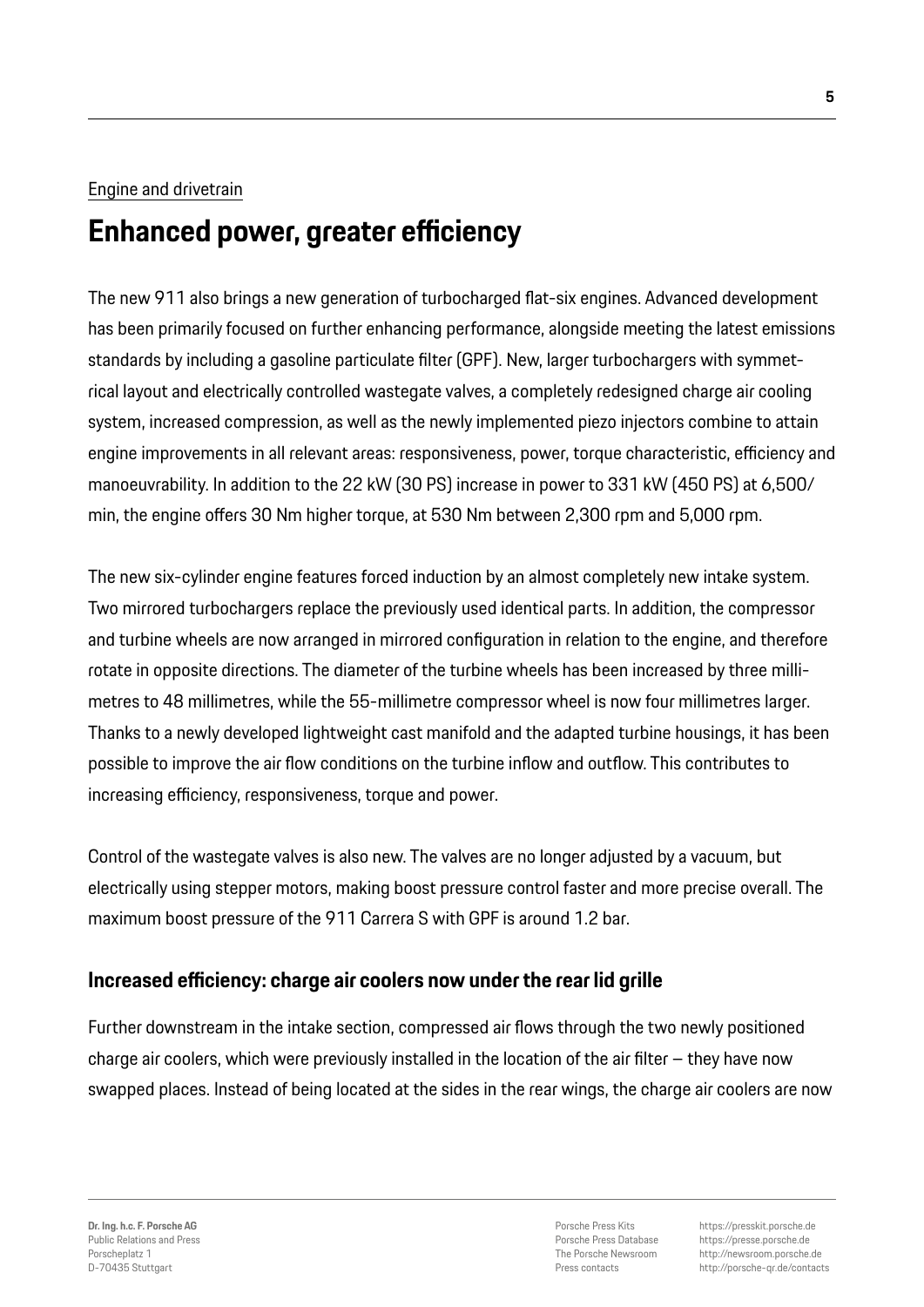located directly over the engine in a central position under the rear lid grille. This new position permits improved air inflow and outflow of the cooling air and the dethrottling of the process air path, while the increased size of the charge air coolers significantly boosts their efficacy.

The entire basic engine has been targeted for further development, and numerous details have been optimised. For the first time, piezo-controlled injectors directly inject fuel into the combustion chambers. Piezo injectors open and close even more rapidly than the previous solenoid-operated components, meaning that the injection volume can be divided across up to five injections per cycle. In addition, the injector opens outwards so that fuel is distributed better and in finer droplets into the combustion chamber. Without the new piezo injectors, the only way to implement these improvements would have been by increasing the injection pressure; the chosen method has made it possible to retain the pressure level of 200 bar.

### **Asymmetrical valve lift for better combustion**

The VarioCam Plus variable valve control system uses asymmetrical intake camshafts with a small valve stroke to control gas exchange for the first time. In this arrangement, the two adjacent valves of a cylinder open in this partial load position at different partial strokes. Where previously both intake valves had a uniform 3.6-millimetre small valve stroke, on the new engine the lift is at 2.0 millimetres and 4.5 millimetres. This dethrottling in the partial load area and various other detail optimisations have improved fuel management and therefore combustion – reducing consumption and emissions. Smoother running at low engine speeds and loads also increases comfort on the road. When full stroke is selected for higher engine performance, both inlet valves of the cylinder open with parallel strokes.

#### **Emotional sound both inside and out**

The unmistakable sound of the 911 also contributes to the driving pleasure of this sports car. That's why the engineers have paid great attention to the sound balance of the intake and exhaust sides when carrying out further development. The exhaust systems have been revamped to offer a characteristic and appealing sound experience for the Porsche 911, in spite of stricter noise requirements and installation of the gasoline particulate filter. The twin-branch exhaust system now includes

Porsche Press Kits Porsche Press Database The Porsche Newsroom Press contacts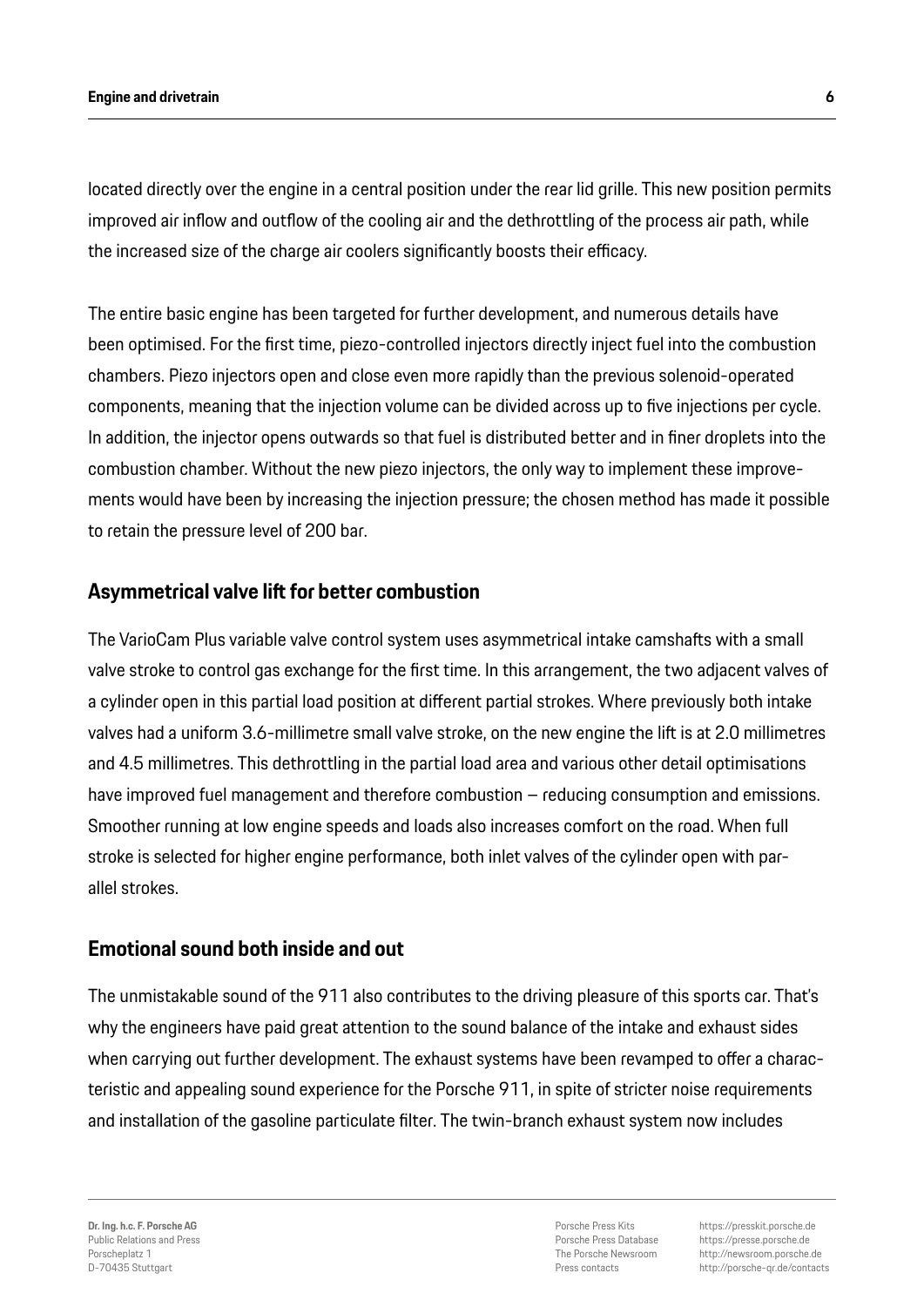map-controlled and fully variable exhaust flaps. This regulation capacity enables both optimum power development and an emotional sound profile. The flaps are electrically actuated by stepper motors. This also makes it possible to now set intermediate positions – for an even more emotional sound experience. A sports exhaust is also available. While the standard system has two double tailpipes, the sports exhaust system has two oval outlets.

# **Completely newly developed eight-speed dual-clutch transmission**

The 911 Carrera S and 911 Carrera 4S are being launched exclusively with the first eight-speed dualclutch transmission (PDK) for Porsche sports cars. Compared with the seven-speed transmission of the previous models, the new PDK offers a host of improvements. The driver can directly feel the enhanced combination of comfort, performance and efficiency. All gears have new ratios: first gear is now shorter and eighth gear longer than before. This has made it possible to implement a longer final-drive ratio, thereby further reducing engine speeds in the upper gears. The result is harmonious ratio stepping and further potential for reducing fuel consumption. Maximum speed can still be achieved in sixth gear. The use of a controlled oil pump and advanced fuel-efficient engine oils are further measures that reduce both power losses and fuel consumption. The oil pressure required for changing gear and clutch operation is controlled based on demand, and power losses in the transmission are reduced.

#### **Fast gear changes for better dynamics**

The new fast gearshift enables the driving dynamics of the 911 to be experienced even more intensely. This function is available for shifting up both in manual mode, and when Sport Plus is activated, also in automatic mode. As with the 911 GT sports cars, this means much shorter response times and faster gear changes. Fast gearshifts are generally used at high engine speeds and loads, and require significantly improved clutch switching during the gearshift operation. The hydraulically controlled clutch changeover takes place much faster thanks to an additional filling bypass.

Porsche Press Kits Porsche Press Database The Porsche Newsroom Press contacts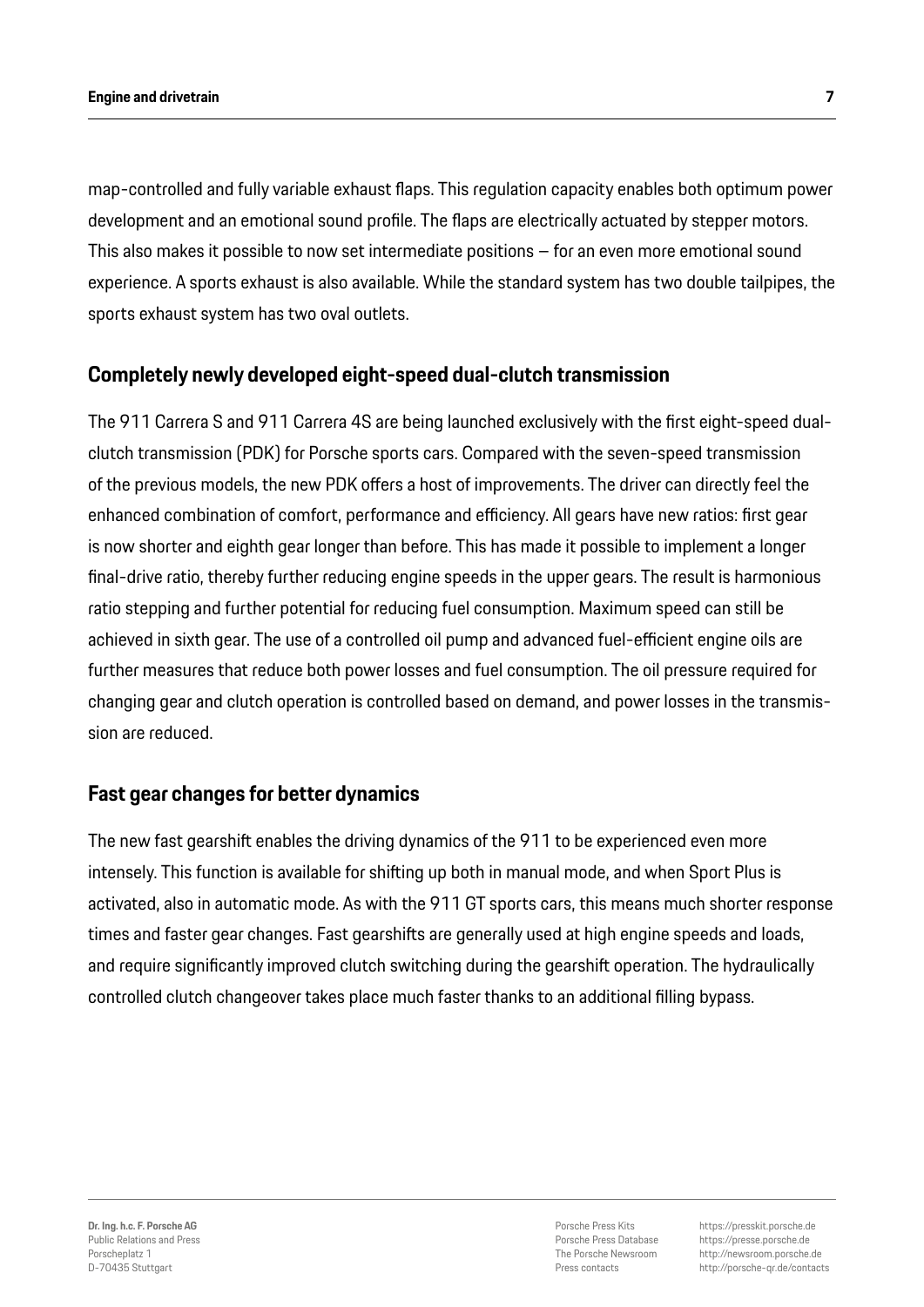#### **Sport Chrono Package with a new mode switch**

The Sport Chrono Package is the first choice when it comes to increasing driving performance and driving pleasure. The package includes the new mode switch with Sport Response button and PSM Sport Mode, dynamic engine mounts, as well as the stopwatch and the Porsche Track Precision app. Driving modes are selected by means of the new mode switch in the steering wheel, and the currently active mode is displayed in the instrument cluster.

The dynamic engine mounts – which have a new position better aligned to the engine's centre of gravity – combine the advantages of both hard and soft engine mounts. They increase both driving comfort and driving stability thanks to electronic control. The PSM Sport mode is separately switchable and adjusts the stability system to an especially sporty mode, in which ambitious drivers can get even closer to the limit range of their vehicle in a safe environment. Inspired by motor sports, the Sport Response button offers the option of setting engine and transmission responsiveness to maximum performance for 20 seconds. The Porsche Track Precision app enables measurement of lap times and driving data on race tracks; using a smartphone, this data can be recorded and managed, as well as shared and compared with other drivers.

In combination with the optional Sport Chrono Package, the new Wet Mode, which is standard for all 911 models, can be selected via the mode switch. The standard Sport function can then also be activated only by means of the mode switch.

#### **The 911 Carrera 4S with more powerful front-wheel drive**

The enhanced performance of the new 911 Carrera 4S goes hand-in-hand with the further development of the front-axle drive. The clutch and differential unit is now water-cooled and has reinforced clutch discs to increase robustness and load capacity. The increased actuating torques at the clutch improve its adjustment accuracy and as such also improve the function of the additional frontaxle drive. In total, the refined front-axle transmission in combination with PTM (Porsche Traction Management) support even better traction on snow, as well as in both wet and dry conditions. In the area of driving dynamics, the precision, performance and load capability for race track use have been optimised.

**Dr. Ing. h.c. F. Porsche AG** Public Relations and Press Porscheplatz 1 D-70435 Stuttgart

Porsche Press Kits Porsche Press Database The Porsche Newsroom Press contacts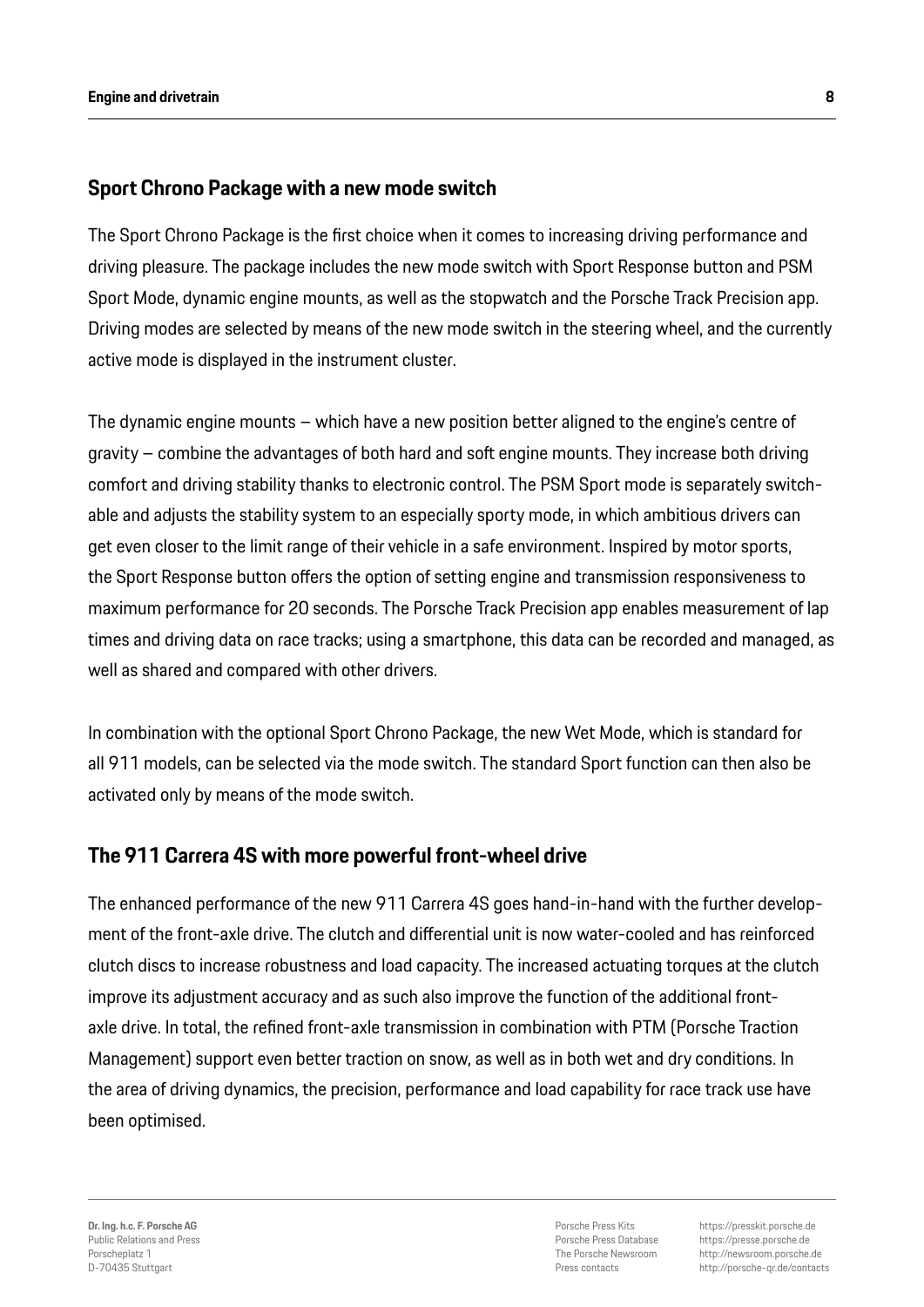#### Chassis and brakes

# **Motor racing technology: mixed tyre diameter and width for the first time**

The chassis of the Porsche 911 sets standards for sports cars – and has done so in every generation for more than 50 years. With the chassis of the new 911, Porsche further exploits the driving dynamics potential. The basis for this is provided by the new mixed tyre configuration, with 20-inch wheels on the front axle and 21-inch wheels on the rear axle. At the same time, the tyres on the rear drive axle are significantly wider than on the front wheels. This results in a track that is 46 mm wider at the front of both models, as well as a 39 mm-wide track width at the rear of the 911 Carrera S. This combination enables the rear axle to build up higher lateral stability, and further improves the traction of the rear-wheel-driven 911. The mixed tyres also have a considerable influence on the vehicle balance. The handling is even more neutral and controllable. The vehicle has an extremely low understeer or oversteer tendency and therefore provides the driver with higher safety reserves, particularly with a dynamic driving style. The refined chassis design is completed by the next generation of Porsche Active Suspension Management (PASM), offering a significantly enhanced balance of sportiness and comfort. The PASM chassis is equipped with controlled shock absorbers as standard. It can be replaced with the PASM sports chassis, for a 10-millimetre-lowered body.

# **Sportier and more comfortable: further developed PASM with a wider spread**

Porsche has extensively further developed PASM for the new 911. The latest generation of dampers features fully revised engineering. The main stage valve and the pressure chambers for the rebound and compression stage are controlled within a few milliseconds by means of a high-precision control valve that is infinitely adjustable using magnetic force. This enables precise adjustment of the damping force at any time. In addition, the Porsche chassis specialists have developed separate software controls for the new damper technology, which perfectly align the damper function to their application in the new 911.

Porsche Press Kits Porsche Press Database The Porsche Newsroom Press contacts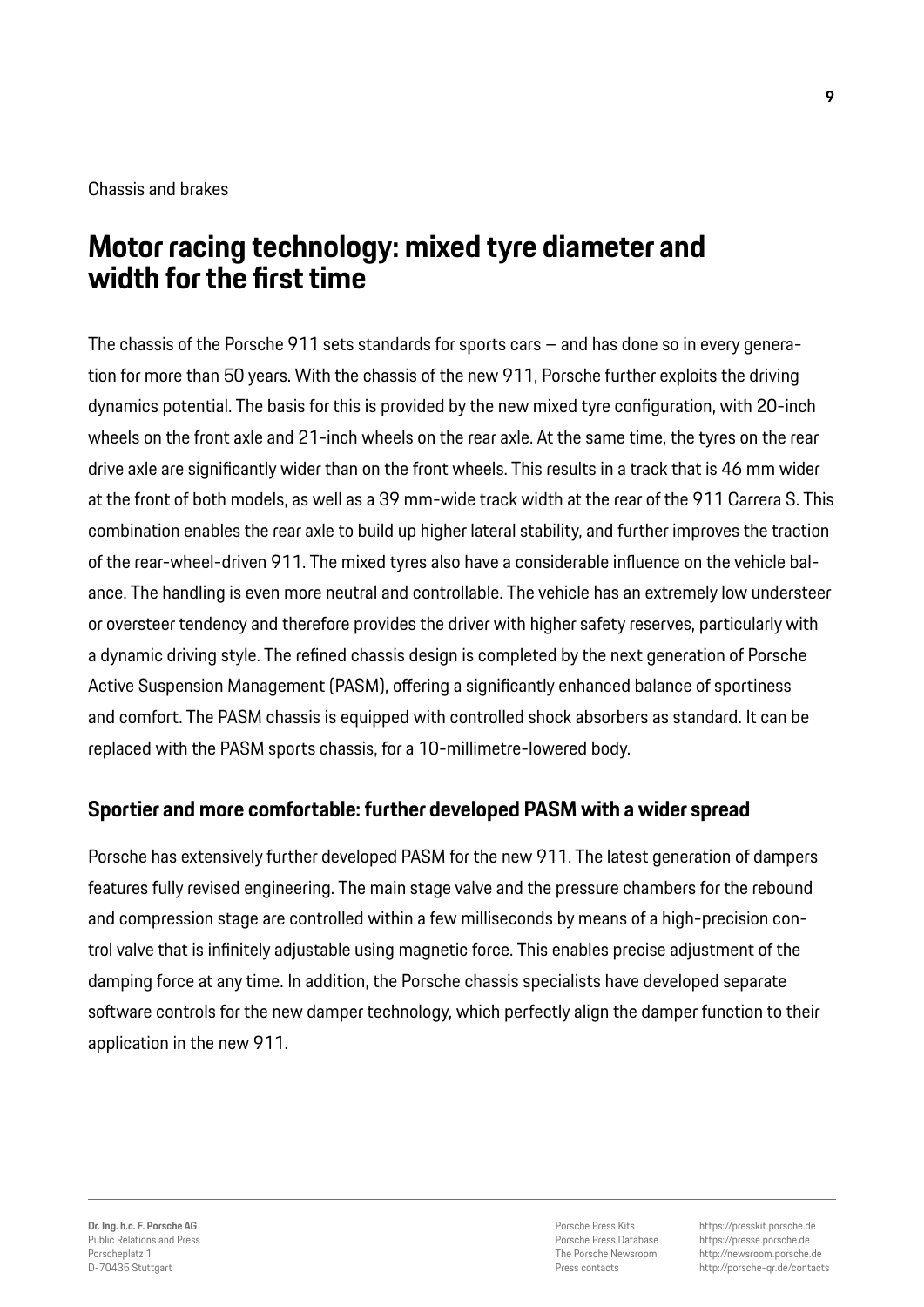The combination of new hardware and software results in significant advantages. When needed, the new PASM offers significantly softer damping than the previous system, and therefore greater comfort both in the compression and rebound stage. Quick, brief stimuli in particular – for example from cobblestones – are dampened with much greater success. At the same time, the new PASM offers the opportunity to have the dampers act more firmly, resulting in significant driving dynamics advantages with respect to roll stability, road connection, steering behaviour, and possible cornering speeds.

A PASM sports chassis lowered by ten millimetres is also available. The entire setup is designed specifically for enhanced driving dynamics and enables both greater agility on curves and more stability on high-speed stretches.

### **The Wet driving programme: the world's first wetness recognition – fitted as standard**

The new 911 is the first in the world to feature an innovative system for recognising significant wetness on the road, including the Wet driving programme that can be manually selected at any time. This program has been specially developed to support the driver in wet conditions. The system uses acoustic sensors in the front wheel housings to recognise sprayed-up splash water, and in this way can detect wetness on the road. This makes it fundamentally different from windscreen wiper rain sensors, which only react optically to water droplets on the windscreen, independently of the road conditions. The response behaviour of the PSM and PTM systems is preconditioned if a road is recognised as wet. The system informs the driver of the detected wetness and recommends manually switching to Wet mode.

The corresponding function can either be activated in the new button bar above the centre console or is integrated in the mode switch with the optional Sport Chrono Package. If the driver activates this mode, the Porsche Stability Management (PSM), Porsche Traction Management (PTM), aerodynamics, optional Porsche Torque Vectoring (PTV) Plus, and drive responsiveness are adapted to the conditions in such a way as to guarantee the best possible driving stability. From 90km/h, the rear spoiler is adjusted to maximum downforce, the cooling air flaps open, the accelerator pedal characteristic is flatter, and PSM Off or Sport mode can no longer be activated. The Wet driving programme

Porsche Press Kits Porsche Press Database The Porsche Newsroom Press contacts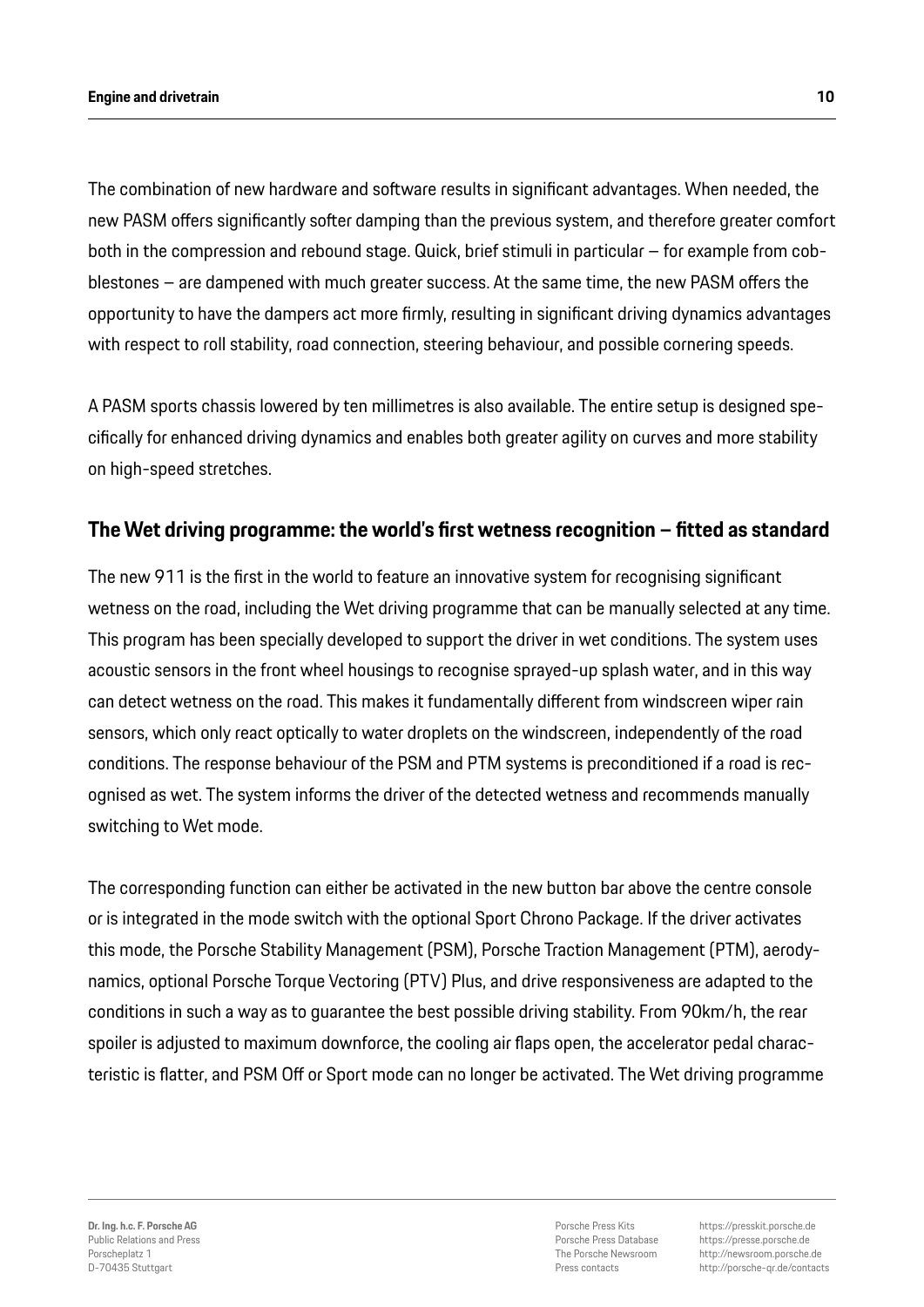is essentially based on a concept that the Porsche Advanced Development department had already developed to functional maturity in the middle of the 1990s, as part of the Prometheus European research programme.

### **New brake system setup with optimised brake response**

The new wheel sizes with further-developed tyres led to a completely new chassis setup. This resulted in renewed improvements in wet grip and dry handling as well as in rolling resistance. The spring and anti-roll bar rates are higher and the brake system operates more precisely. Because the new rear wheels can transmit a higher braking force, the diameter of the rear brake discs has been increased from 330 millimetres to 350 millimetres. The brake pedal ratio has been shortened. The pedal is now made of an organic sheet composite material consisting of steel, carbon fibre and plastics. It weighs around 300 grams less than the previous steel component. There is a more immediate brake response, and the driver can also feel a very precise pressure point because of the firm connection. Sporty drivers in particular will value this optimised feedback. The brake system modifications are rounded off by the change from a pneumatic brake booster to an electric booster.

The race track-proven Porsche Ceramic Composite Brake (PCCB) is still optionally available for all 911 models. The ceramic brake offers low weight and practically no fading.

# **Direct steering ratio for greater agility**

In order to further increase the agility and dynamic turn-in behaviour of the new 911, the steering ratio is around 11% more direct on the standard sports cars and approximately 6% more direct on vehicles with optional rear-axle steering. The 911 is even more agile as a result and provides even greater driving pleasure on winding roads. A new, typically Porsche steering controller is also used for improved feedback on the steering wheel. Thanks to the enhanced algorithm, the road conditions – dry, wet or snow – can be better taken into account to achieve the desired handling.

The comfort-oriented Power Steering Plus is optionally available. At low speeds, this steering operates with an adapted steering support, enabling particularly easy manoeuvring and parking.

Porsche Press Kits Porsche Press Database The Porsche Newsroom Press contacts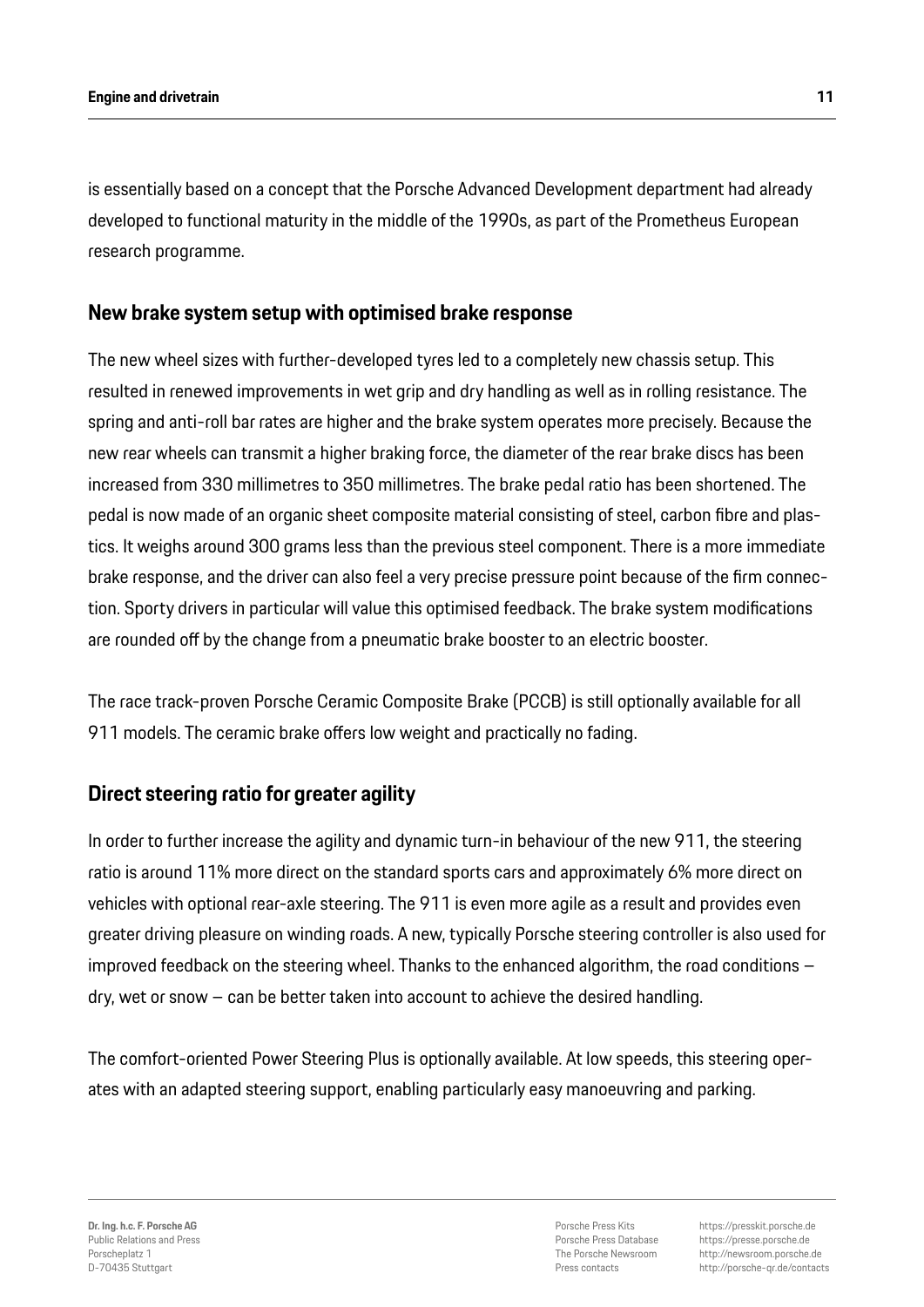# **Rear-axle steering plus lightweight battery**

The rear axle steering improves both day-to-day usability and performance. The system has been further adapted for the new 911. Depending on driving speed, it directs the rear wheels to move up to two degrees either in the same direction as the steering angle on the front axle, or in the opposite direction. The result is that the 911 is even more agile when cornering, and its smaller turning circle makes it easier to manoeuvre in urban traffic. Higher speeds increase driving stability, when changing lanes for example. The rear-axle steering is also linked to use of a new lithium iron phosphate battery. This technology has its origins in motor sports. The service life of the lithium iron phosphate battery is 2.5 times that of a conventional lead-acid battery, but at 12.7 kilograms, it weighs less than half as much. The optional Porsche Dynamic Chassis Control (PDCC) is also available with rear-axle steering option. This system features active anti-roll bars and practically eliminates body roll when cornering.

# **Lift system for the front axle**

The optional electro-hydraulic lift system allows the front axle to be raised by around 40 millimetres. Thanks to the increased approach angle and ground clearance, at the front axle, the system makes it easier to drive into garages and multi-storey car parks, for example.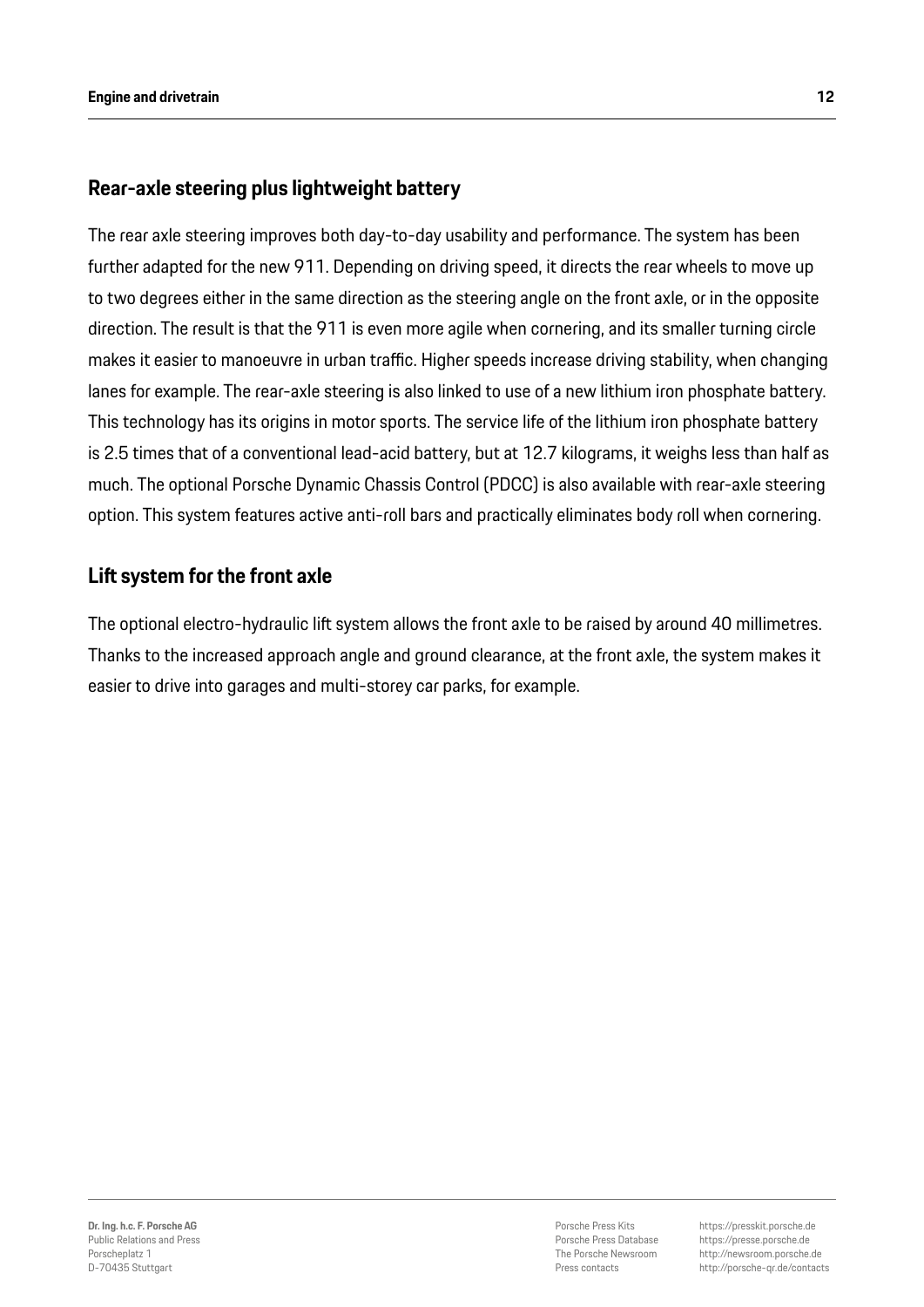#### Body and aerodynamics

# **More rigid body with even higher aluminium share**

With the new 911, Porsche has further developed the mixed body construction throughout the vehicle and designed a completely new body structure. The steel share of 63 percent in the previous model has now been more than halved to 30 percent, for example. Apart from the front and rear aprons, the outer skin is now made fully of aluminium. The new door design, made from aluminium sheet, reduces the bodyshell weight without negatively impacting stability or quality.

In addition to high-strength steels, there is increased use of extruded aluminium profiles in the bodyshell, such as for the front and rear longitudinal members, inner and outer door sills and floor reinforcements. Their share has been increased from three to 25 percent. Porsche has also used more die-cast aluminium parts on the new 911. These components include the front spring strut mount, rear tunnel housing, rear carrier, and shock absorber mounts, for example.

The body components grouped directly around the passenger cell, as well as the A and B pillars and side roof frame, are made from ultra high-strength, hot-formed steels. These absorb the main loads to meet crash requirements and contribute to the intelligent lightweight construction: to achieve comparable strength using aluminium components would require additional bulk and more weight. For the first time worldwide, the new 911 Carrera Coupé also has a curtain airbag.

The enhanced body concept of the new 911 does not just ensure greater passive safety for the occupants, but also means the car bodyshell has higher rigidity. Compared with the previous model, the 911 Carrera 4S Coupé achieves torsion and bending values that are improved by 5%. As a result, the 911 stays unwaveringly on course even when driven sportily on road sections with different surfaces.

The optional roof systems are an exception to the full aluminium concept for the outer skin. Whereas the standard 911 Coupé has full light alloy panelling, the optional slide/tilt sunroof is made of steel. A glass roof with inner roller blind is also optionally available.

Porsche Press Kits Porsche Press Database The Porsche Newsroom Press contacts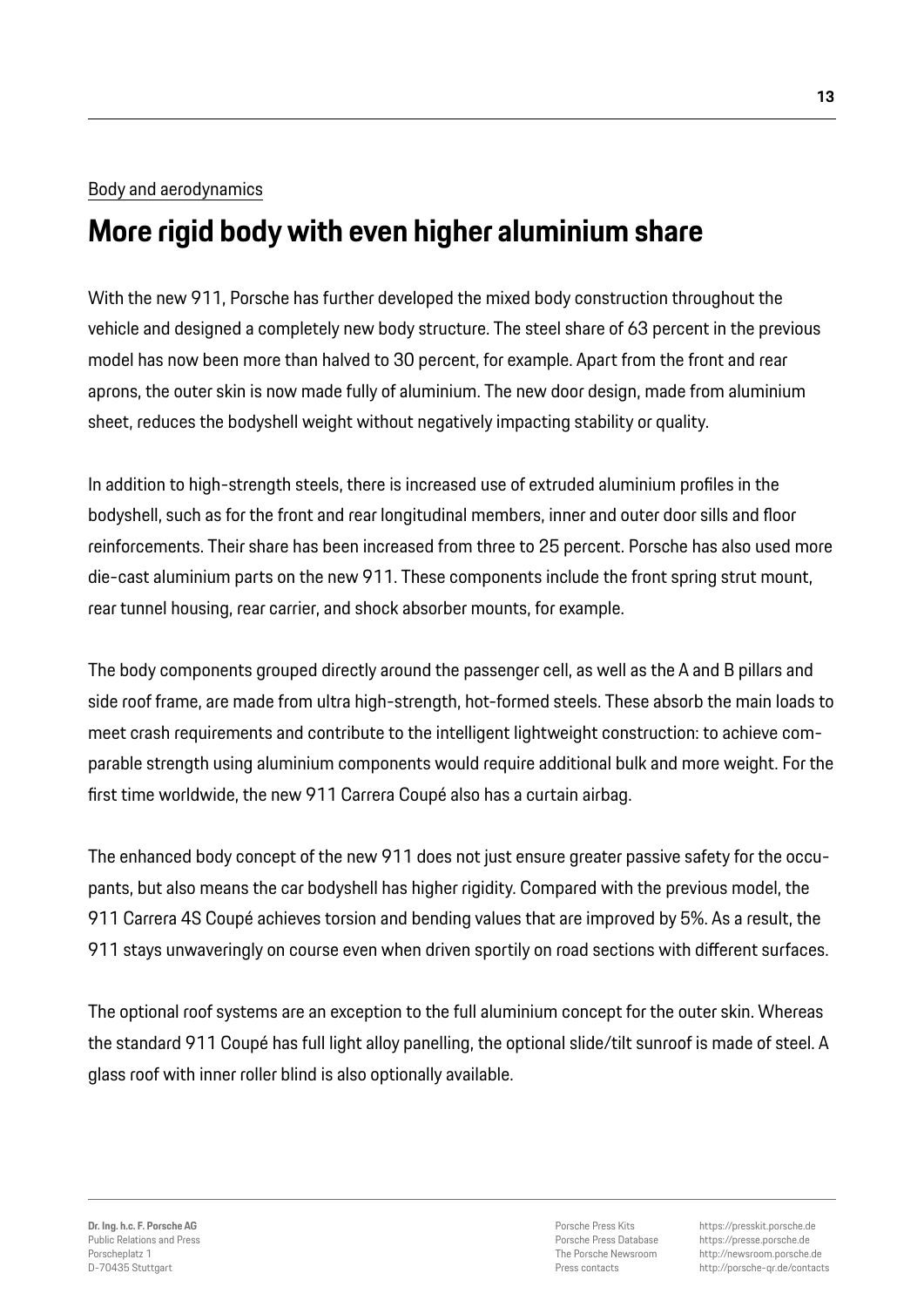#### **New engine mounts reduce vibrations**

The redesigned supporting structures also permitted modification of the engine mounts with very noticeable benefits for driving dynamics. Previously, the engine was connected to a crossbar via two mounts located relatively far back. This crossbar was in turn bolted to the longitudinal members. On the new 911, the crossbar is completely omitted and the engine mounts are integrated directly in the longitudinal members, around 20 cm further forward. The front connection to the transmission mounts is unchanged. As a result of the new position and tuning of the engine mounts, there is a significant reduction in the engine oscillations transmitted to the vehicle chassis. This improves comfort when driving on poor roads at slow speeds as well as at higher speeds, for example when driving over bumps. At the same time, the driving dynamics benefits from the more rigid engine connection with the chassis. Fast, uneven corners can be taken even more sportily because the engine transmits fewer vibrations to the chassis with its weight. The directional stability of the 911 is therefore improved.

### **Adaptive aerodynamics with greater control range**

The enhanced active aerodynamics of the new 911 again extends the vehicle's ability to combine energy efficiency and performance. To achieve this, the active element control strategy for the rear spoiler and cooling air flaps was modified depending on driving speed and driving mode. The new 911 now regulates its aerodynamics in the range between the efficiency-optimised Eco mode and the Performance configuration for optimum driving dynamics.

The new adaptive rear spoiler makes a significant contribution to aerodynamic optimisation: it is now significantly larger and wider. With its 45-percent larger aerodynamically effective area, it offers an improved balance between drag and reduced lift. The additional Eco intermediate position is completely new. This spoiler position creates the lowest aerodynamic resistance, thus minimizing fuel consumption. Fully extended to the Performance position, the rear spoiler completely compensates for the lift at the rear axle. Together with the minimum lift at the front axle, the new 911 therefore offers safe and stable handling even at very high speeds.

Porsche Press Kits Porsche Press Database The Porsche Newsroom Press contacts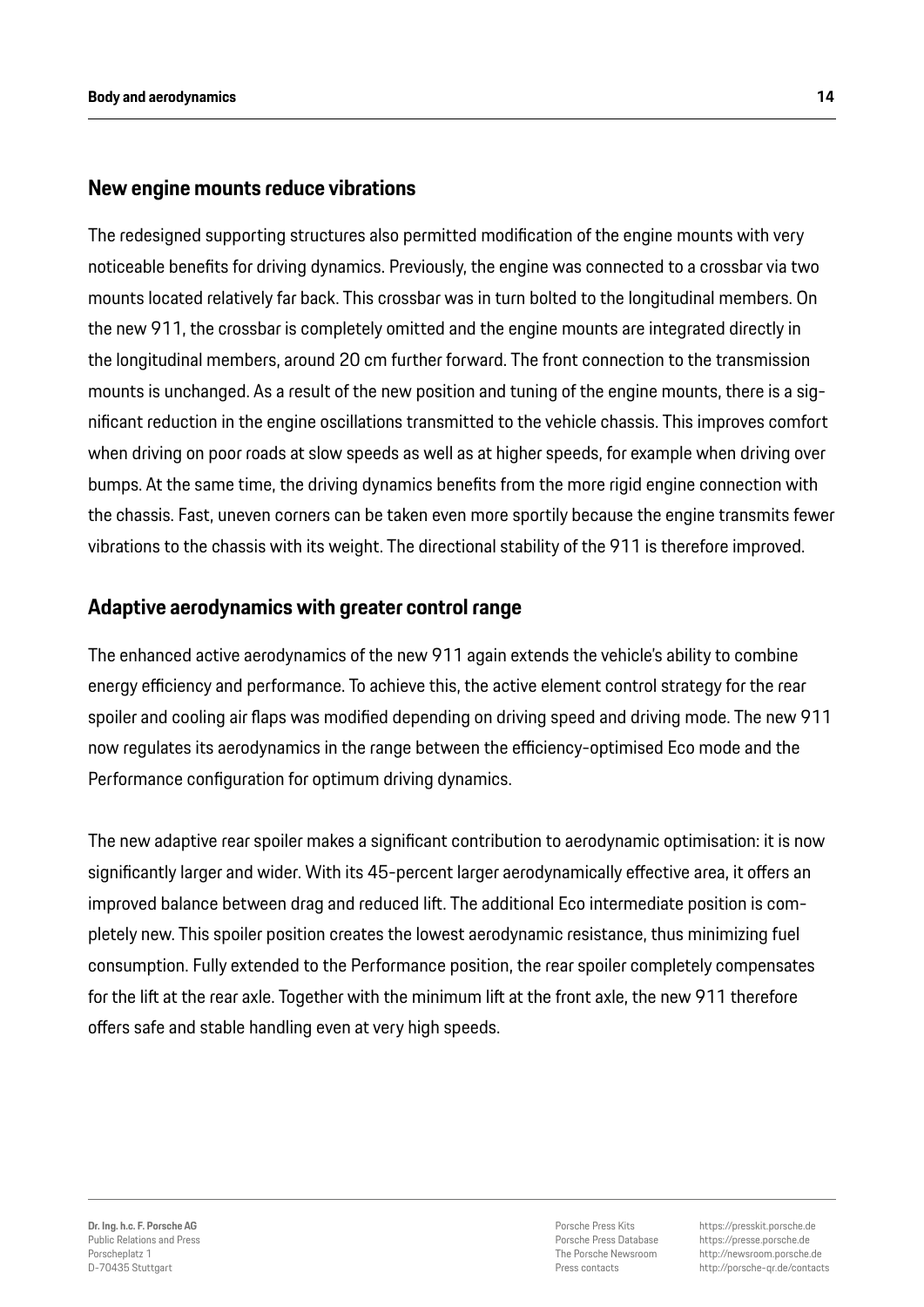#### **Body and aerodynamics 15**

The rear spoiler of the new 911 is adjusted to three main positions depending on the driving situation and selected driving mode. The rear spoiler remains retracted up to a speed of 90 km/h. The rear spoiler moves to Eco position if the vehicle continues to accelerate. It remains in this position up to a speed of 150 km/h. Above this, the rear spoiler automatically travels to Performance position. In Sport, Sport Plus and Wet modes, the rear spoiler already extends to Performance position from a speed of 90 km/h. Top speed is always reached in the Performance position.

# **Spoiler supports charge air cooling**

The Performance position can also be set when the vehicle is stationary and at low speeds, using a softkey in the PCM. An additional function of the rear spoiler is supporting charge air cooling. The rear spoiler is already extended from 60 km/h if the charge air temperature is high, in order to prevent loss in performance. As an additional functional enhancement, the compensation position extends the rear spoiler further when the sliding roof is open at speeds above 90 km/h.

The improved active aerodynamics components now also include continuously variable cooling air flaps in the front section. Previously these could be adjusted in three stages. The flaps open and close depending on temperature, load and speed, appropriate to the relevant situation. The two air intakes at the sides have been increased in size compared with the previous model. The flaps are completely closed in the speed range between 70 and 150 km/h if there are no parameters opposing this. This means that the 911 has the lowest air flow resistance, and fuel consumption is reduced. The flaps open from 150 km/h and are fully open at speeds above 170 km/h. This mode provides the best possible aerodynamic balance and optimum driving dynamics at high speeds. When the sliding roof is open, the flaps are already adjusted to this position from 120 km/h. The flaps are always open if the driver switches on Sport or Sport Plus mode.

Porsche Press Kits Porsche Press Database The Porsche Newsroom Press contacts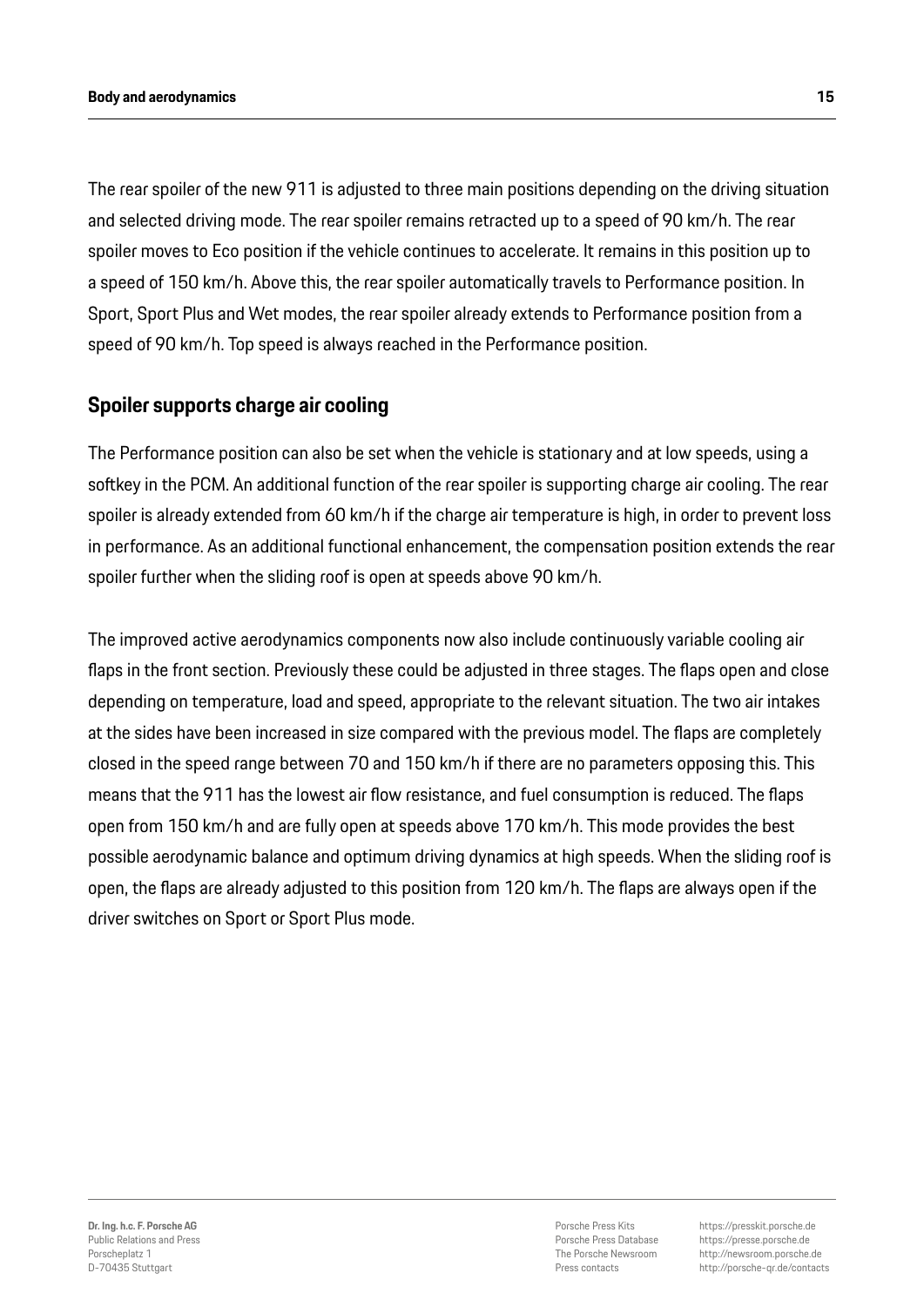#### Electrics and electronics

# **Intelligent LED headlights for better visibility**

Porsche has developed a whole host of new safety and assistance systems for the new 911. The new optional LED matrix headlights with PDLS Plus catch the eye in particular. These represent the apex of Porsche lighting technology. The energy centre of the matrix headlights is made up of 84 individual LEDs which work together, with lenses positioned in front of them, and the high-power LED of the auxiliary high beam. The generated light beam corresponds in range and intensity to laser light. The light is distributed so that the driver always benefits from maximum illumination of the roadway without dazzling or disturbing other road users. The complex headlight module consists of several components that can be controlled very flexibly, and independently of each other, on the basis of camera data, navigation data and vehicle conditions.

Intelligent control of light distribution means that it has also been possible to integrate additional functions that significantly increase driving comfort and safety. The system is therefore able to detect and selectively dim highly reflective traffic signs. In addition to masking oncoming traffic on a segment-by-segment basis, the Boost function also increases illumination of the vehicle's own driving lane at the same time. This directs the driver's view in a targeted way, thereby increasing comfort and safety. The cornering light is switched on and off with smooth transitions and therefore reduces strain on the eyes.

The 911 is equipped with LED headlights from the factory as standard. These already include auxiliary high beam and dynamic range control. They form the basis for the optional headlights with PDLS Plus. The latter additionally include dynamic cornering light, high beam assist as well as motorway and fog light functions. The LED matrix headlights are a completely new development.

# **Assistance systems with additional options**

The new 911 offers a combination of assistance systems as standard. These make driving in everyday traffic safer and more comfortable. The camera-assisted warning and brake assist system considerably reduces the risk of collision with vehicles, pedestrians and cyclists. As the first stage, the system

Porsche Press Kits Porsche Press Database The Porsche Newsroom Press contacts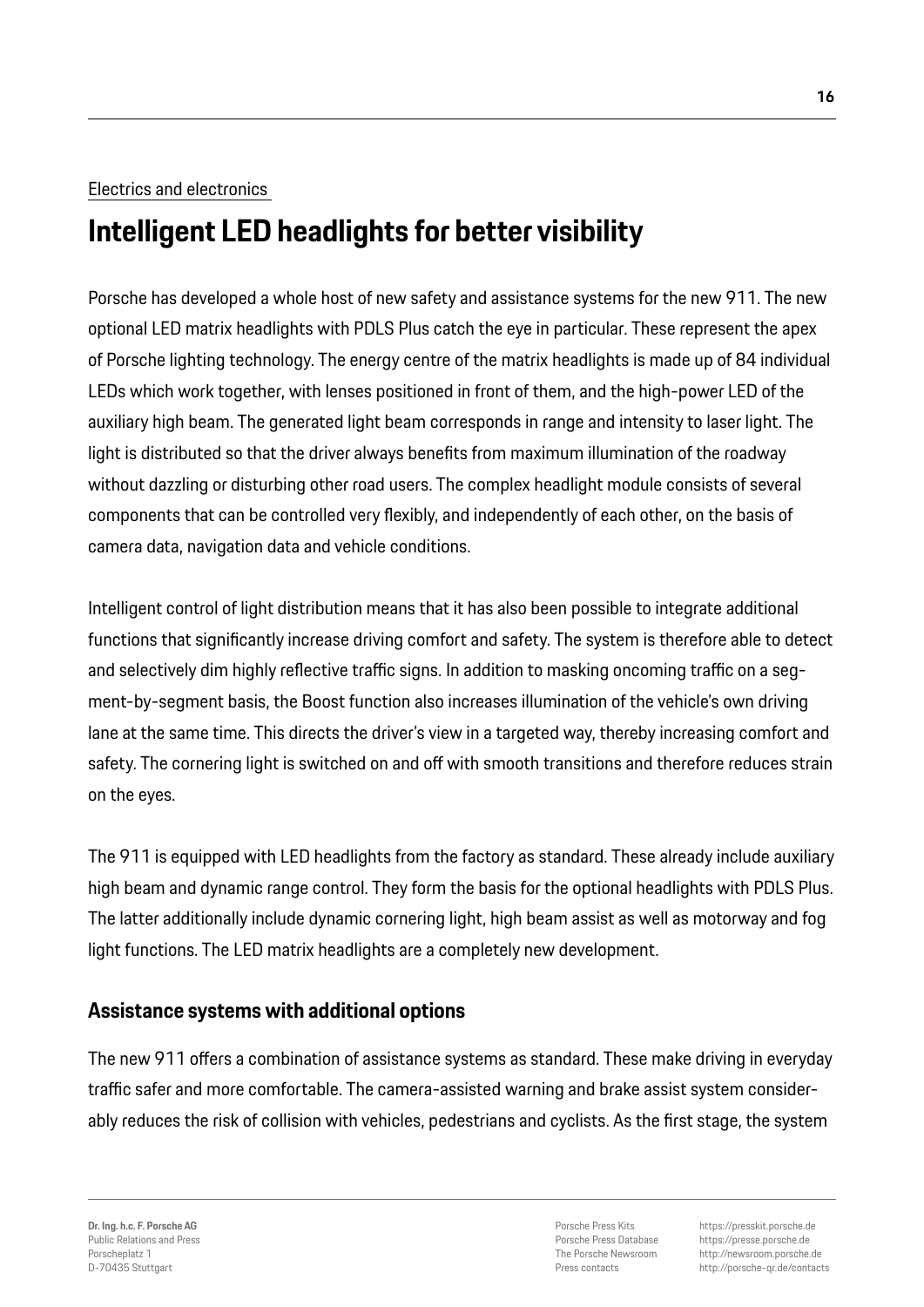warns the driver visually and acoustically. There is then a braking jolt in the second stage if there is a higher level of danger. A braking operation initiated by the driver is reinforced up to full braking if necessary. If the driver does not react, automatic emergency braking activates to mitigate the consequences of a collision.

The optionally available adaptive cruise control system considerably extends the functional range. The package comprises automatic distance control with a stop-and-go function and reversible occupant protection. Using the radar sensor located in the middle of the central air intake and the camera, the system monitors the distance from vehicles driving in front and automatically adapts. Vehicles that cut in from adjacent lanes are also detected. If necessary, the system will brake to a standstill when following a vehicle in front. It will also use the coasting function when possible to reduce fuel consumption. In slow-moving traffic in particular, the system therefore offers increased driving comfort and safety.

Thanks to the stop-and-go function, the 911 is able to independently move off again after braking to a standstill. If the vehicle is stopped for longer than 15 seconds, it is sufficient to briefly press the accelerator or resume the function with the control stalk to let the vehicle move off again. The side windows and slide/tilt sunroof are automatically closed if an emergency braking situation occurs. The reversible belt tensioners for driver and front passenger are also activated.

# **Lane Keeping Assist with traffic sign recognition**

Lane changes on roads with multiple lanes are among the most common risk situations. The optional Lane Keeping Assist is camera-based and reacts with steering assistance if the driver changes lane without indicating. The system ensures greater comfort and considerably improves safety on long-distance journeys in particular. In addition to steering assistance, an additional acoustic warning can be activated in the PCM. The system is active in the speed range between 65 and 250 km/h.

Lane Keeping Assist is combined with a traffic sign recognition function. This makes use of the same camera and detects permanent and temporary speed displays as well as "no overtaking" signs and indirect restrictions related to place name signs, for example. Operation of the traffic sign recognition function is situation-dependent and makes use of other vehicle systems. For example, it takes into

**Dr. Ing. h.c. F. Porsche AG** Public Relations and Press Porscheplatz 1 D-70435 Stuttgart

Porsche Press Kits Porsche Press Database The Porsche Newsroom Press contacts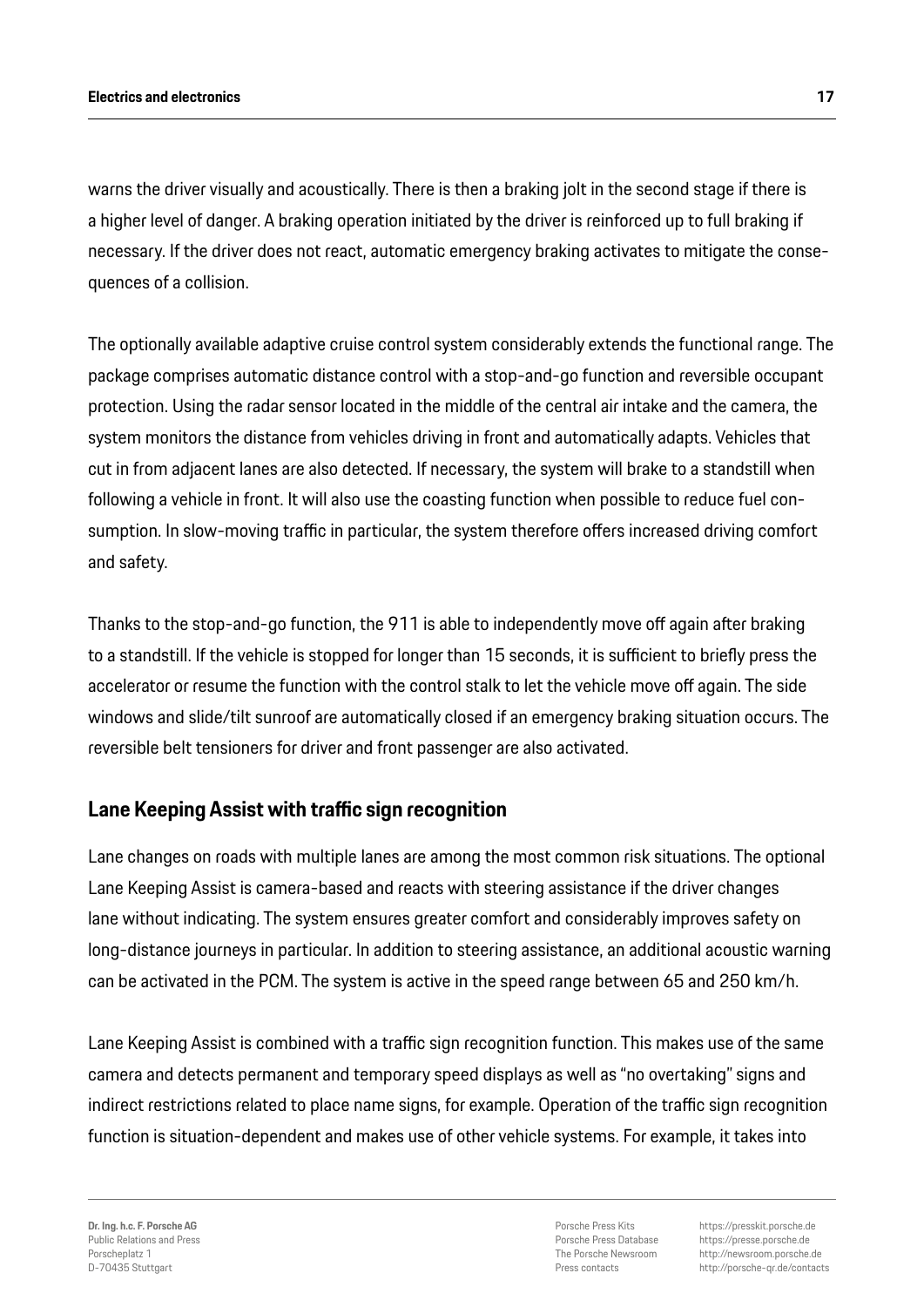account wet conditions based on information from the rain sensor and displays weather-dependent speed limits. In order to offer greater safety when driving on unknown and twisting country roads, the system displays direction information on the instrument cluster display before sharp bends.

### **Lane Change Assist with visual warning**

The further-developed Lane Change Assist function can be used in addition to Lane Keeping Assist. This system uses a radar sensor to detect the distance and speed of the following traffic in the adjacent lanes. If the system determines that the speed and distance of following vehicles are too critical for a lane change, a visual warning is displayed in the left or right exterior mirror. The system can detect vehicles in a distance range up to 70 metres and is active in a speed range between around 15 and 250 km/h.

### **New: Night Vision Assist with thermal imaging camera**

Using an intelligent thermal imaging camera, Night Vision Assist detects persons and animals in darkness and shows them to the driver. The system has a range of up to 300 metres. The electronic system is able to classify the respective heat source and to distinguish between an animal and parked motorcycle with a warm engine, for example. Night Vision Assist is deactivated in built-up areas in order to prevent false warnings such as may be caused by dogs on a lead on the pavement, for instance. In combination with the optional LED matrix headlights, the detected persons or animals are also marked by brief flashing.

# **From ParkAssist to Surround View**

Assistance systems make manoeuvring and parking with the new 911 much easier. The front and rear ParkAssist – now fitted as standard – supports the driver with visual and acoustic warnings. This function uses ultrasonic sensors located at the front and rear of the vehicle. ParkAssist can also be optionally supplemented with a reversing camera. This guides the driver by displaying a colour camera image on the PCM with dynamic guide lines and distances from potential obstacles. ParkAssist with optional Surround View additionally calculates a 360° top view from four individual cameras. The PCM display now includes significantly sharper resolution, almost twice as high as it has been in previous models.

**Dr. Ing. h.c. F. Porsche AG** Public Relations and Press Porscheplatz 1 D-70435 Stuttgart

Porsche Press Kits Porsche Press Database The Porsche Newsroom Press contacts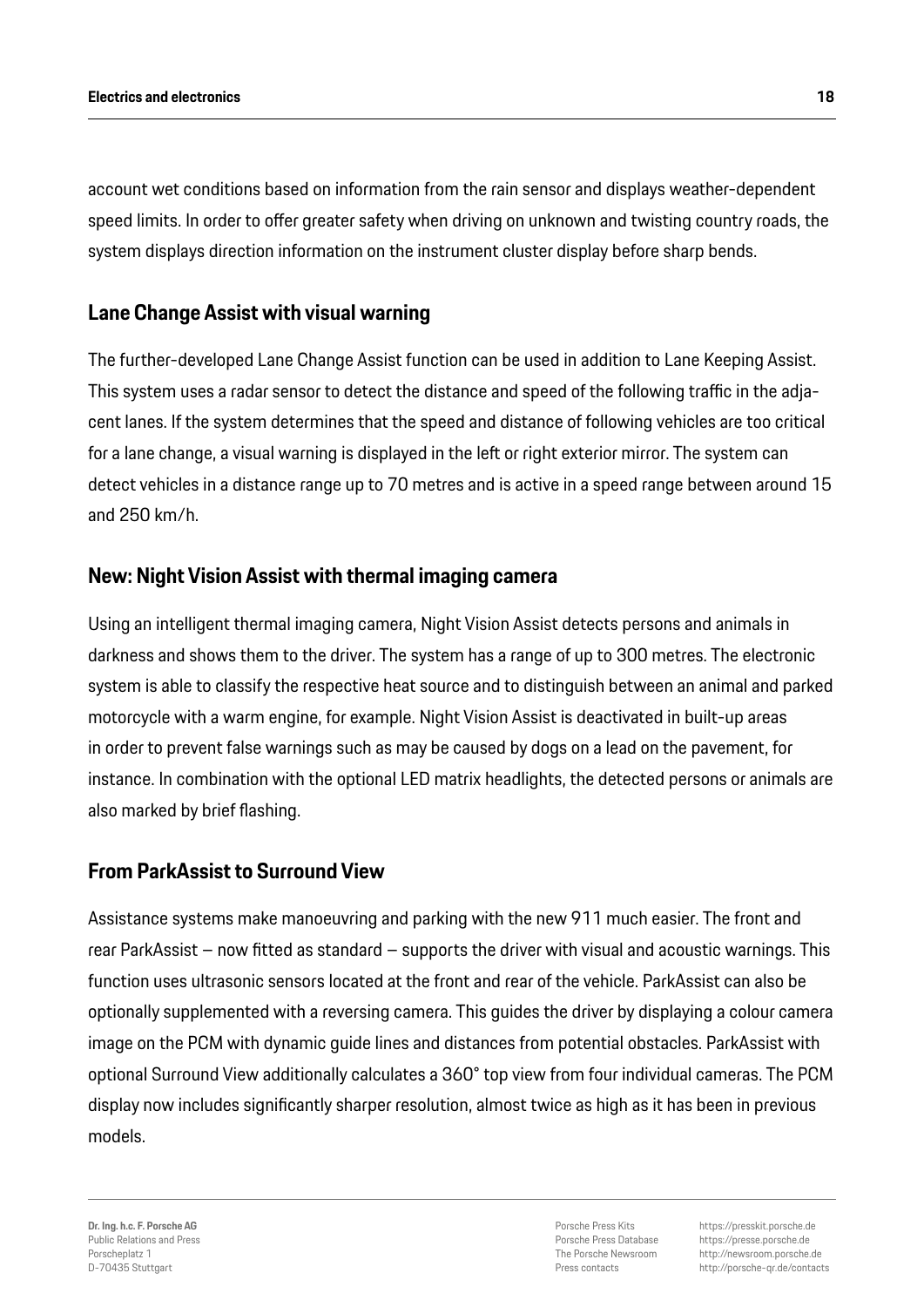# **New PCM with simplified operation**

The new Porsche Communication Management (PCM) with online navigation makes it much easier to control the extended Infotainment functions. Numerous vehicle functions that were previously operated via the instrument cluster or centre console can now be configured in a graphically attractive way via the 10.9-inch touchscreen display of the PCM in the new 911. Map data for most European countries is pre-installed. Perspective map views and 3D navigation maps are available in many cases.

The system is intuitive to use and can be adapted to suit personal tastes. Using predefined tiles, drivers have a quick and easy way to create their own home screen including their preferred functions, such as favourite radio stations, sat nav destinations, telephone numbers, or the sports exhaust activation function. An information widget can be added to the right-hand side of the screen, enabling users to access other functions in the PCM. For instance, the interactive area in the middle of the screen can be used to display the sat-nav, while the right-hand side is used for the phone function.

It is possible to navigate through the menus with just a few finger taps and swipe movements. Just as on a smartphone or tablet, scrolling is performed by simple swiping with a finger tip. The new PCM is also capable of pinch-in and pinch-out operations or display rotation with two fingers. As an additional feature, the display can recognise handwriting: navigation destinations can simply be written on the screen. Many of the PCM functions can be conveniently used by means of the online-supported voice control function, fitted as standard.

#### **Choice of three sound systems**

In addition to the standard Sound Package Plus, sound systems from BOSE® and Burmester® are still offered for the new 911. With twelve speakers and a total output of 570 watts, the optional BOSE® Surround Sound-System offers an extremely balanced and true sound experience. The top system remains the Burmester® High-End Surround Sound System, also with twelve speakers and a total output of 855 watts.

Porsche Press Kits Porsche Press Database The Porsche Newsroom Press contacts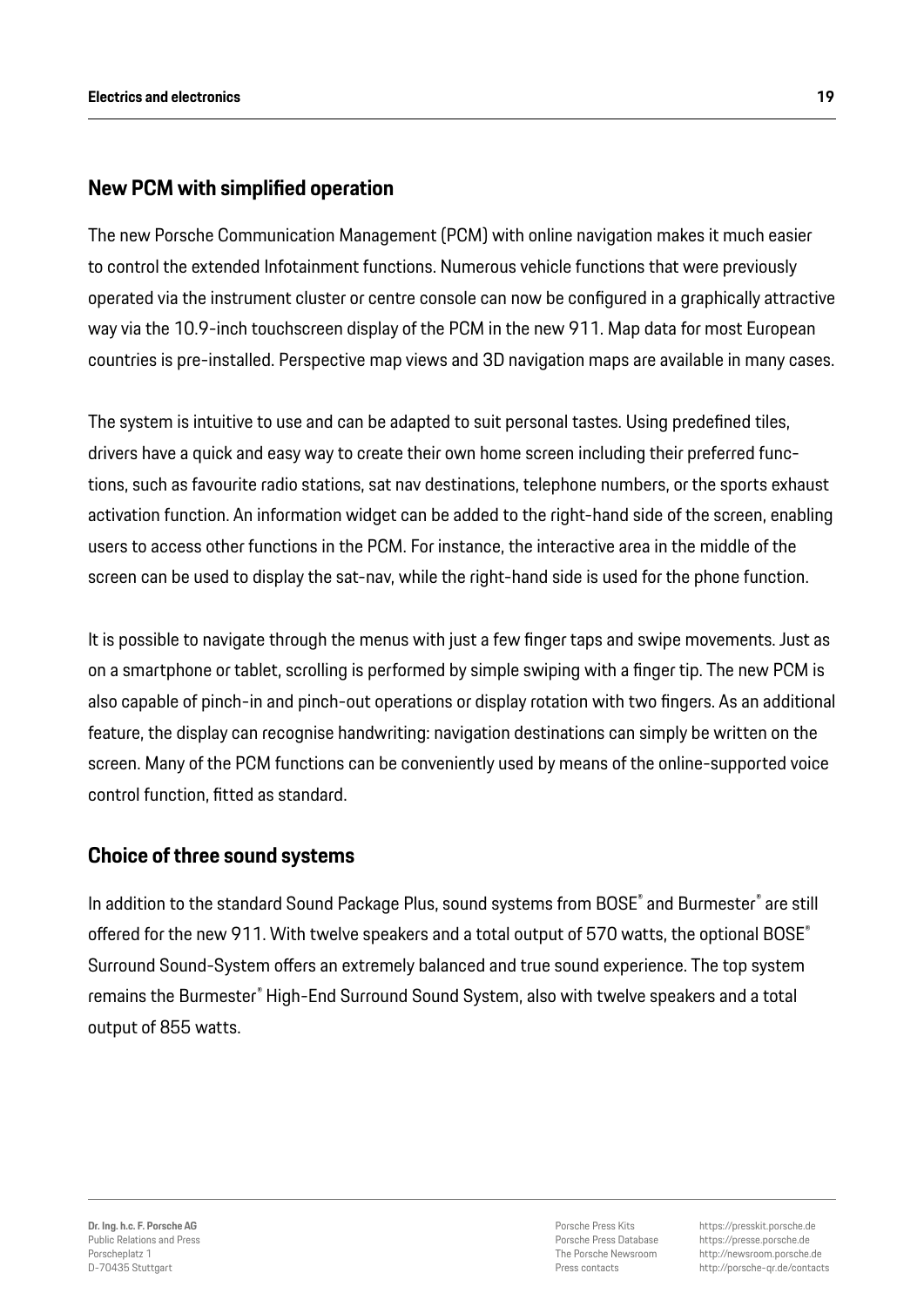# **Apps and services from Connect Plus**

The new 911 features 100% connectivity. The many different options are part of Porsche Connect Plus, which comes as standard. Using the Porsche Communication Management (PCM) system, the driver can now access Amazon Music, Smart Home functions from the service provider Nest and Radio Plus, an intelligent combination of conventional reception and web radio. Thanks to the integrated LTE-capable SIM card, the new 911 is permanently online. This function is also included in the standard equipment. Also fitted as standard: the Porsche Connect app with simplified operator guidance for the central Connect functions.

Radio Plus is a further new feature. This service with integrated web radio function means that a favourite radio station has practically an unlimited range if the chosen station offers an online radio channel. If the sports car leaves the range for terrestrial reception via FM or digital radio, the system automatically switches to online streaming. The 911 features the improved "seamless" changeover function for the first time, so that it is practically impossible to hear the change in broadcasting source.

# **Online-navigation using swarm-based data**

The online navigation function with real-time traffic information is now even simpler, faster and more comprehensive. The basis for the simple search for navigation destinations is the central "finder" – represented by a magnifying glass in the header bar of the PCM. This allows the user to search for destinations with simple terms. The finder also offers a host of additional information such as fuel prices, car parks with free spaces including prices and opening hours, or also user ratings for hotels and restaurants.

Voice input of navigation destinations is also just as simple thanks to the new Voice Pilot. The Porsche voice control function has been further developed once more. Thanks to online voice recognition, voice inputs are now much more intuitive than before. For example, it is possible to simply enter a navigation destination without address details.

Porsche Press Kits Porsche Press Database The Porsche Newsroom Press contacts